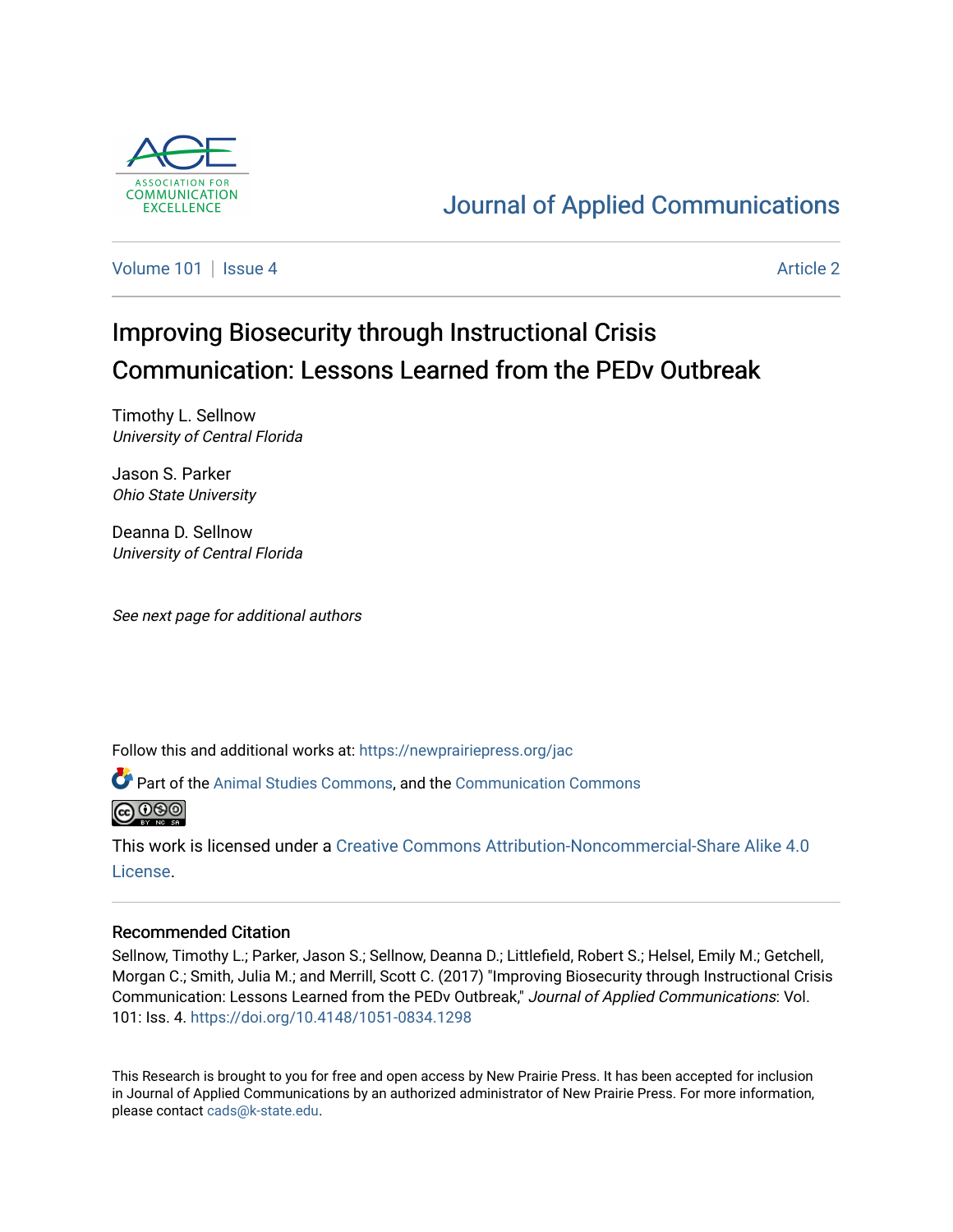## Improving Biosecurity through Instructional Crisis Communication: Lessons Learned from the PEDv Outbreak

## Abstract

Crises, by their nature, demand effectively designed and quickly delivered instructional messages that compel stakeholders to take appropriate actions to protect themselves and their assets. The challenges of crisis communication are intensified in crises involving unanticipated and relatively unknown disease outbreaks with the potential to spread exponentially. This study assesses the communication challenges and opportunities in such volatile crises through an analysis of the Porcine Epidemic Diarrhea virus (PEDv) outbreak that severely threatened the United States pork industry in 2013 and 2014. Interviews were conducted with 13 individuals directly involved in developing and distributing risk and crisis biosecurity messages during the PEDv outbreak. Participants were selected based on affiliation with the National Pork Board, American Association of Swine Veterinarians, university extension, or their swine industry expertise. Four generalizable implications emerged: 1) the advantage of maintaining flexibility in crisis communication planning; 2) the value of audience analysis and message adaptation; 3) the importance of understanding not only what to do, but also why the recommended actions are essential; and 4) the utility of risk/crisis communication and education both prior to and during a crisis event.

## Keywords

Crisis Communication, Risk Communication, Biosecurity, Instructional Communication

#### Cover Page Footnote/Acknowledgements

This material is based upon work that is supported by the National Institute of Food and Agriculture, U.S. Department of Agriculture, under award number 2015-69004-23273. Any opinions, findings, conclusions, or recommendations expressed in this publication are those of the author(s) and do not necessarily reflect the view of the U.S. Department of Agriculture.

## Authors

Timothy L. Sellnow, Jason S. Parker, Deanna D. Sellnow, Robert S. Littlefield, Emily M. Helsel, Morgan C. Getchell, Julia M. Smith, and Scott C. Merrill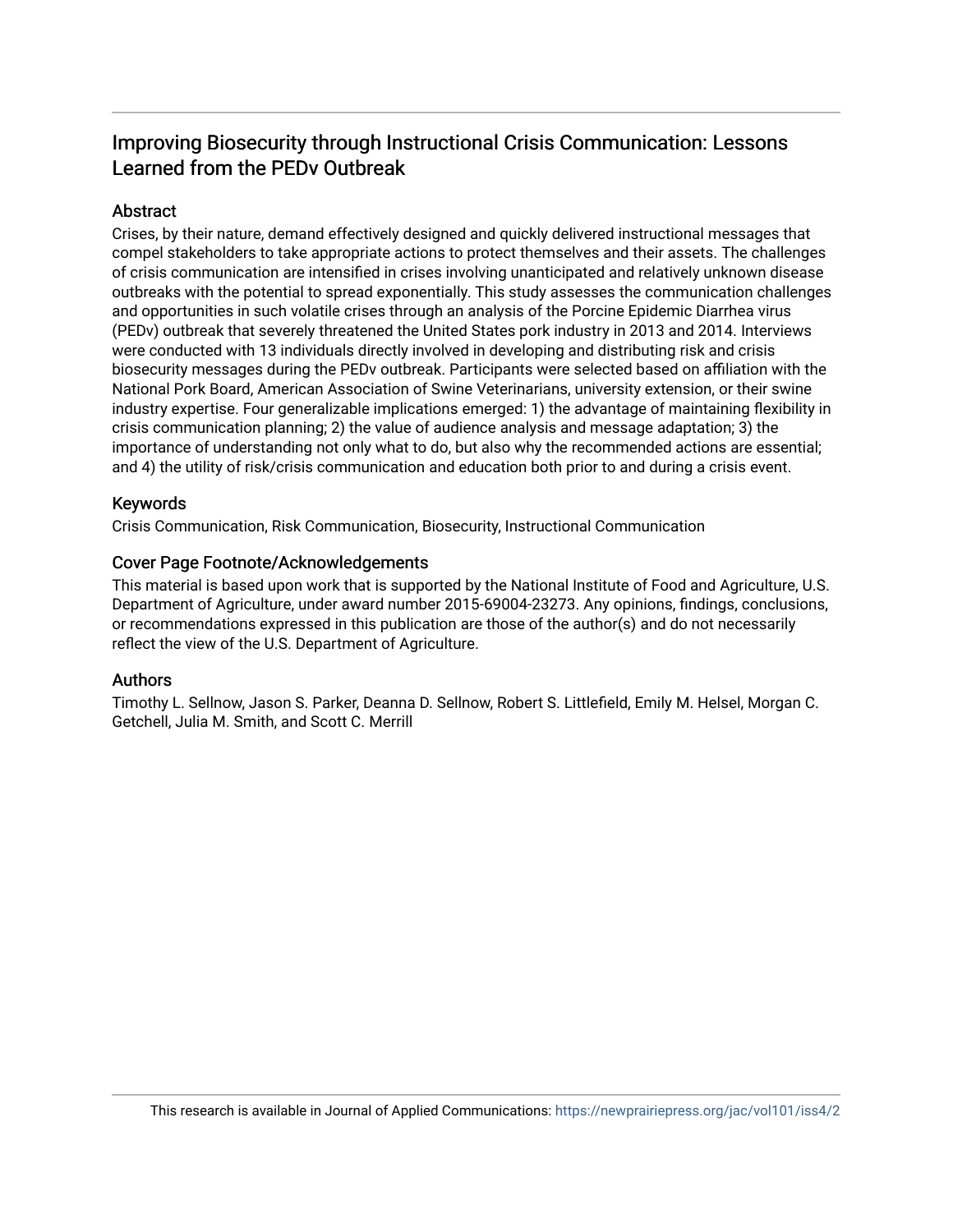### **Improving Biosecurity through Instructional Crisis Communication: Lessons Learned from the PEDv Outbreak**

At its peak, porcine epidemic diarrhea virus (PEDv) was killing "on average, more than 100,000 piglets and young hogs each week" in the United States, prompting Paul Sundberg, Vice President for Science and Technology at the Swine Health Information Center, to say, "I've been a vet since 1981, and there is no precedent for this" (Strom, 2014, para.1-4). Beginning in May of 2013, PEDv spread rapidly through the swine industry. Making matters worse, PEDv was a new disease to the United States and very little was known about it. Even farms with high levels of biosecurity that were not "getting pigs from the outside" were becoming infected with PEDv (Landen, 2014, para. 5). The rapid spread of the disease during the first months of the outbreak, its lethal impact on farms, and the novel and initially puzzling nature of the disease made crisis communication about PEDv extremely difficult. This challenge was addressed through the combined efforts of the National Pork Board, the National Pork Producer's Council, the American Association of Swine Veterinarians, extension agents, local veterinarians, and other swine specialists. Combined, this group of specialists responded to the unprecedented threat of PEDv with an equally unprecedented research and communication outreach effort. Ultimately, they created a robust research initiative and a steady flow of communication about how to contain and eliminate PEDv that helped to bring the disease under control by the end of 2014.

In this study, we describe, analyze and derive generalizable lessons learned from the instructional crisis communication provided to producers through this collaborative response to the PEDv crisis. We begin with a review of relevant literature, followed by an explanation of our research methods. Next, we provide an overview of the PEDv case followed by a summary of the themes that emerged through interviews with a sample of individuals who participated in the PEDv communication response efforts. We close by proposing several generalizable recommendations for instructional crisis communication in biosecurity contexts.

#### **Instructional Crisis Communication**

Crises are characterized by three inherent elements: threat, surprise, and short response time (Hermann, 1963; Ulmer, Sellnow, & Seeger, 2015). From the perspective of the swine industry, the threat created by PEDv was clear. The disease was spreading at an alarming rate and thousands of pigs were dying daily. The surprising onset of crises makes them distinct from other ongoing risk management issues that occur on a regular basis. More specifically, although the swine industry was prepared to manage such diseases as Foot and Mouth Disease (FMD), Porcine Reproductive and Respiratory Syndrome (PRRS), and Transmissible Gastroenteritis (TGE), it was surprised by and not specifically prepared for the arrival of PEDv. Thus, the industry had to immediately undertake intense research to better understand the disease and to develop biosecurity strategies for stopping its spread as quickly as possible. The fact that the disease erupted and spread so quickly required the industry to respond with unprecedented speed. Ultimately, the success of this response was determined by the collaborative team's ability to generate effective instructional messages for producers; messages informing them how to best avoid, isolate, and treat the disease on their facilities.

Responding to crises such as PEDv requires a combination of research and communication. Research is essential for comprehending the nature of the disease, how it is spread, how it is best diagnosed and treated, what potential there is for vaccination, what are the best means for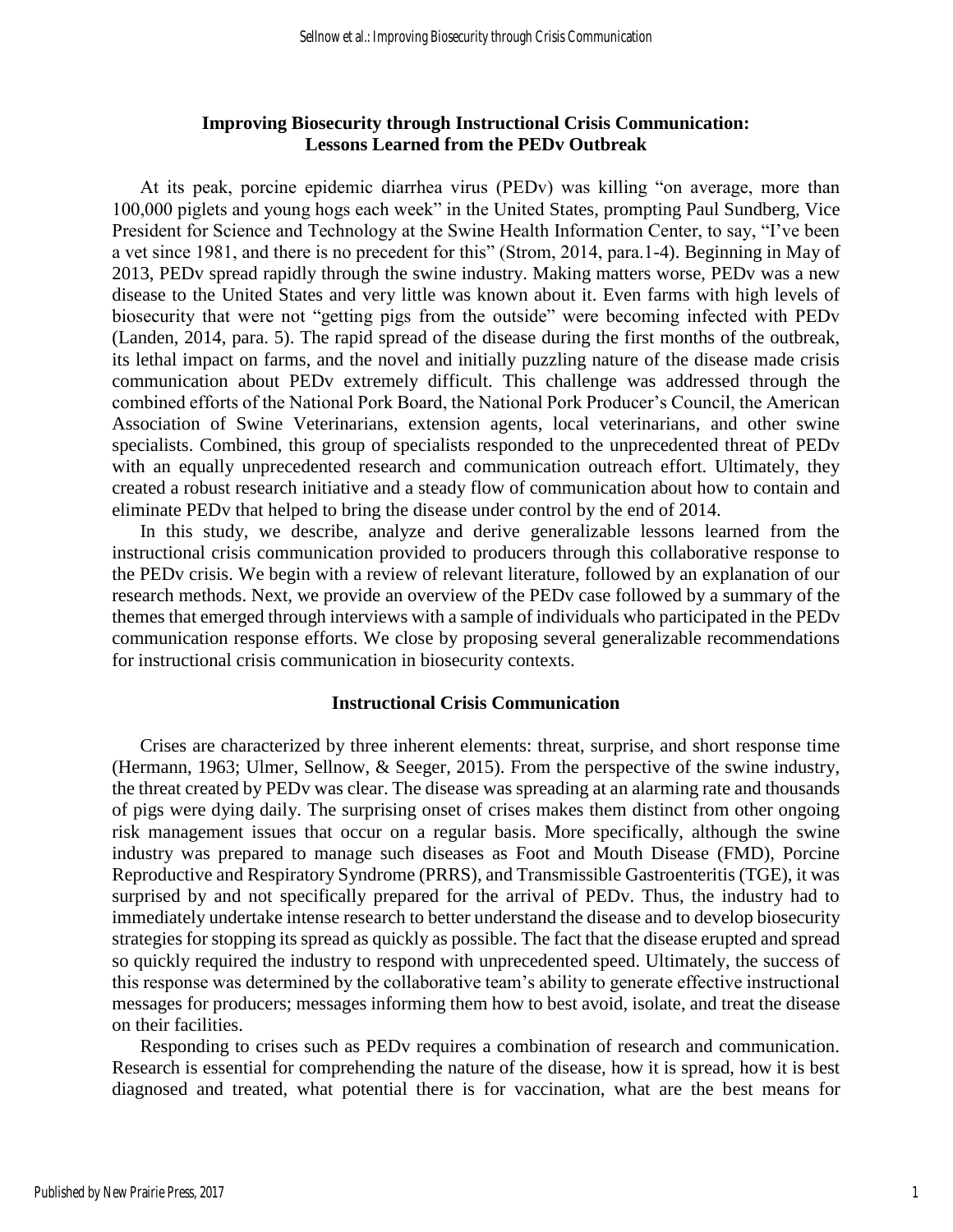eradicating the virus from an infected farm and, consequently, preventing its spread (Reynolds & Seeger, 2005). The crisis communication challenge in a case such as PEDv is to translate this highly complex research into instructional messages that are understandable, practical, and compelling for producers to take appropriate actions (Sellnow, Limperos, Frisby, Sellnow, Spence, & Downs, 2015). Despite the importance of such messages, "little research exists that explores ways to improve the development and delivery" of instructional crisis communication telling "stakeholders what to do to protect themselves from the crisis" (Coombs, 2009, pp. 105-106).

#### **The IDEA Model: Theoretical Grounding**

In response to the need for expanding instructional crisis communication research, scholars from a variety disciplines have sought to create a model for designing instructional crisis communication messages (e.g., Mileti & Peek, 2000; Mileti & Sorenson, 1990; Reynolds & Seeger, 2005; Seeger, 2006; Sellnow & Sellnow, 2010). More recently, researchers have sought to do so by grounding a number of empirical studies in John Dewey's (1938) experiential learning theory (e.g., Sellnow, Sellnow, Lane, & Littlefield, 2012; Frisby, Sellnow, Lane, Veil, & Sellnow, 2013; Littlefield, Beauchamp, Lane, Sellnow, Sellnow, Venette, & Wilson, 2014). Essentially, to get people to enact appropriate behaviors based on an instructional experience, Dewey defines experiential learning as a process where learners engage in knowing, doing, and reflecting. David Kolb (1984) and colleagues extended Dewey's theoretical notions by suggesting that effective instructional messages must round a "cycle of learning" that touches on concrete experience, reflective observation, abstract conceptualization, and active experimentation. Finally, learning outcome achievement is measured according to affective (perceived relevance), cognitive (comprehension/understanding), and behavioral (performance) learning outcome variables. Based on multiple empirical research studies of cases ranging from natural disasters, to health epidemics, to food contamination, grounded in these fundamental principles of experiential learning theory, a pattern for effective instructional crisis message design emerged.

Ultimately, these essential components were distilled further into four categories using the acronym, IDEA that stands for internalization, distribution, explanation, and action (Sellnow et al., 2012; Frisby et al., 2013; Littlefield et al., 2014; Sellnow & Sellnow, 2013; Sellnow & Sellnow, in press). Internalization involves compelling individuals to pay attention by illustrating personal relevance and impact via compassion, proximity, timeliness, level of risk, and exemplification. In simple terms, exemplification refers to the use of evocative words/phrases, visual images, or sounds that serve as cognitive shortcuts motivating receivers to attend to and remember a message (Sellnow & Sellnow, 2014; Zillman, 2006). Distribution focuses on selecting the communication channel(s) most likely to reach the target population(s). Explanation provides an accurate and credible account of what is happening and why, as well as the extent to which all information is known, all of which is translated intelligibly for non-scientific publics. Action refers to the specific action steps those at risk should take to protect themselves, their loved ones, and their assets. In sum, the IDEA model is a simple and easy to recall framework summarizing a body of research focusing on designing instructional crisis communication messages that include these components.

The IDEA model elements of internalization, distribution, explanation, and action are evident in agriculture crisis communication literature. For example, in their study of the 2008 *Salmonella*  outbreak, Irlbeck, Akers, Baker, Burris, and Brashears (2013) found that, in some cases, the way television reporters internalize the threat of a crisis influences the way they frame their stories. Internalization in the acute period of crisis focuses mainly on identifying audiences at greatest risk and warning them about the threat at hand (Mileti & Peek, 2000). For example, Sellnow, et al.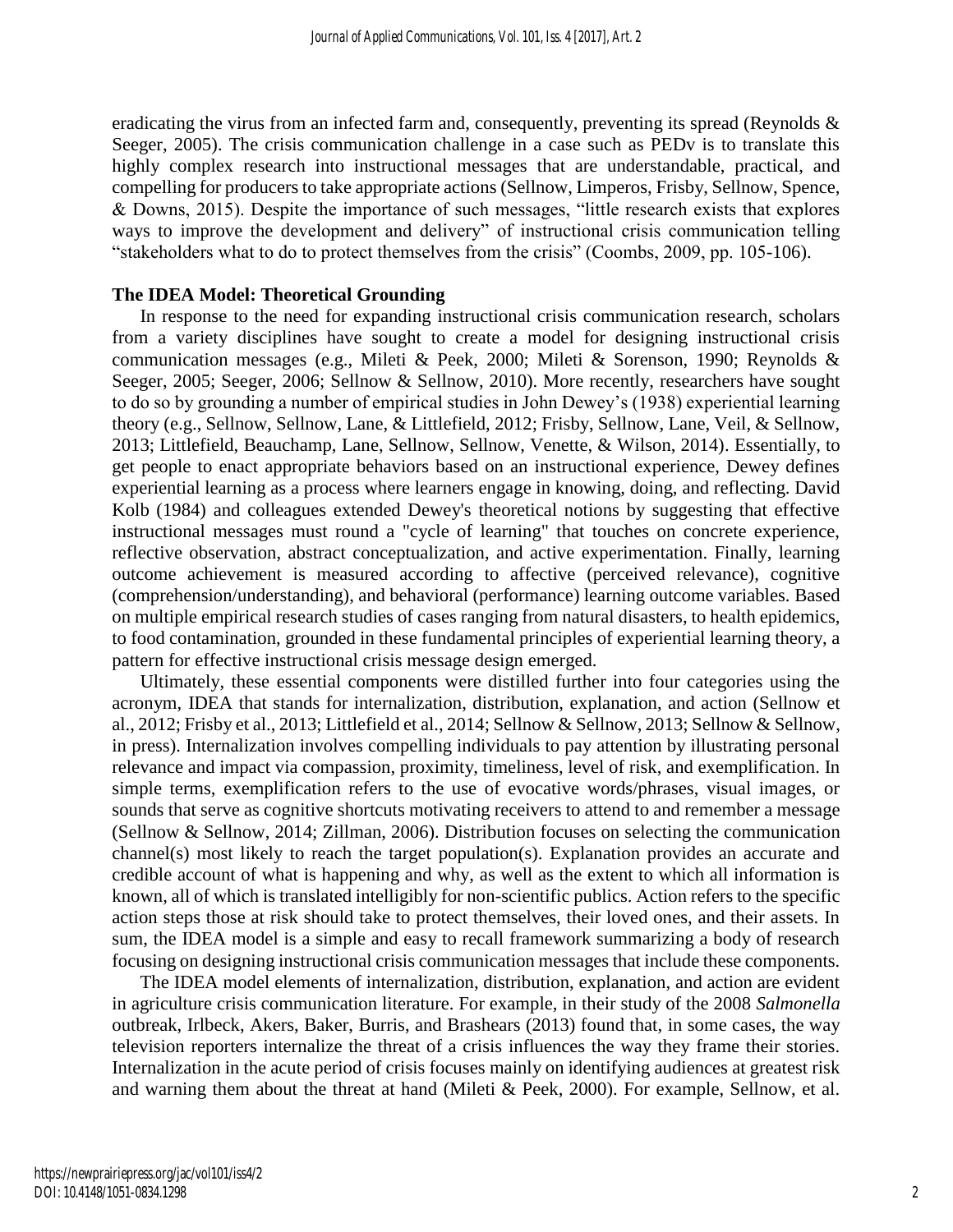(2011) found that message tailoring during a food recall promoted willingness to attend to the recall messages. In this case, message tailoring focused on reaching consumers in areas where contaminated ground beef was known to have been sold. Regarding distribution, Charanza and Naile (2012) discovered that in food safety incidents related to the U.S. Beef Industry, "individuals construct their media dependencies based on the situation and on which mediums will help them achieve their goals" (p. 47). For messages of explanation, Ashlock, Cartmell, and Leising (2009) found that, during crises, beef producers seek information from their personal veterinarians and through county extension publications. The USDA and area livestock specialists were also seen as highly credible sources for providing explanatory messages. In fact, Ashlock, Leising, and Cartmell, (2009) observed that by addressing "knowledge gaps" between what producers know and need to know, agriculture communicators can "raise awareness regarding crisis planning, response, and recovery" (p. 52).

With regard to action steps, messages that include specific instructions for protective action (in addition to internalization and explanation) have been shown to be significantly more effective in motivating people to take appropriate protective actions than standard news stories that focus primarily on explanation with only a vague mention of general action, such as directing receivers to a website for more information. More specifically, experiments comparing receiver responses from those viewing televised news stories that included specific instructions versus those that did not during the 2010 egg *Salmonella* outbreak were more confident in their ability to protect themselves and more likely to engage in appropriate behavioral actions (Frisby, Veil, & Sellnow, 2014). Similar results were noted in a study comparing messages with specific actions versus those without during a ground beef recall (Sellnow, et al., 2015).

In sum, there is considerable evidence to support the claim that messages designed to help those at risk protect themselves, their loved ones, and their assets include these essential elements of the IDEA model grounded in experiential learning theory. It stands to reason, then, that the extent to which these message elements are present in a communicative response to a crisis such as PEDv can serve as a means for assessing response effectiveness.

#### **Methods**

Interviews were conducted with 13 individuals directly involved in developing and distributing crisis messages during the PEDv crisis using purposive sampling. Individuals were selected based on their positions in the National Pork Board, American Association of Swine Veterinarians, and university extension offices, as well as their reputation as specialists in swine research. Each of the interviewees selected from the National Pork Board and American Association of Swine Veterinarians were involved in translating the research into messages widely distributed to veterinarians, extension workers, and pork producers. These interviewees were selected because of their prominent role in responding to the PEDv crisis. A sample of specialists was also included from universities and extension programs in the five states generating at least a billion dollars in annual pork production: Iowa, Illinois, Minnesota, North Carolina, and Indiana (Potter, 2015). These specialists were selected based on their direct experience in sharing crisis messages with producers in their regions during the PEDv crisis. In addition, veterinarians who helped diagnose the first cases of PEDv were also selected as interviewees.

The interviewers and interviewees engaged in semi-structured, focused interviews using a consistent interview guide. Interviewees were afforded freedom to provide information diverging slightly from the guide if they so desired (McCracken, 1988). Interviews were conducted April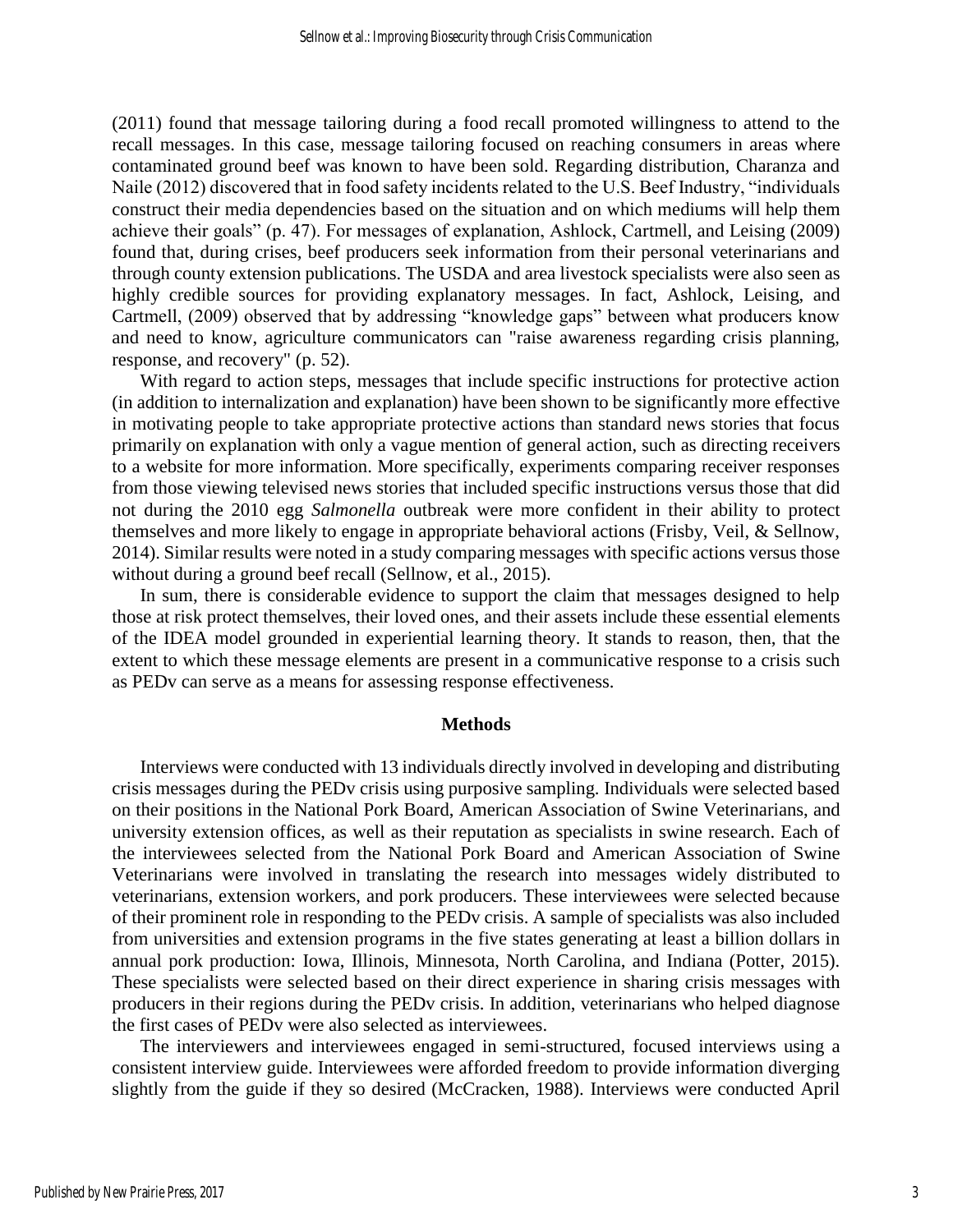through July 2016 and each interview lasted from 30 to 60 minutes. Detailed notes were taken during each interview. As Lindlof and Taylor (2011) explain, such note taking during interviews affords researchers an ability to "concentrate on the real-time task of listening to what the researcher is saying [and] capture the highlights of the interview [via] a summary of the dialogue [and] a few exact phrases" (p. 192). All participants interviewed did so voluntarily with the understanding that their identity would remain confidential.

Because considerable research was available for messages designed during an agriculture crisis, an etic approach was used to analyze the interview content (Lindlof & Taylor, 2011). An etic approach uses established "conceptual categories provided by our disciplinary knowledge and theory" (p. 95). Similarly, Boyatzis' (1998) coding categories can be applied "deductively from theory and prior research" (p. 4). In this case, the categories of internalization, distribution, explanation, action, and other were used to categorize interview content.

Two of the authors coded the interview content into these established categories. Based on the recommendations of Boyatzis (1998), the following procedure was followed:

1. Both coders had considerable experience using the IDEA model to examine crisis communication data. The two coders were also comparable in their role on the research project, thereby avoiding dominance by a single coder.

2. The coding process began with both reviewers, first, reading through the interview content independently several times.

3. Next, the reviewers assigned content from the interviews to the most fitting category. The coders then met to discuss their coding outcomes. Disagreements were resolved through discussion.

4. Content within each category was then grouped into common themes. Both coders participated in this process. Coders established themes by looking for similarities, or patterns in the responses. Again, any disagreements in the development of themes for subcategories were resolved through discussion. An example of a coding resolution occurred in the action category. Coders had difficulty aligning the references to an ongoing planning process with recommendations for action. After discussion, the coders agreed that these recommendations for planning would be better described as an extension of the existing categories of internalization, distribution, explanation, and action. This theme, flexible planning, is included as an extension of the IDEA model in the conclusions.

5. Finally, member checks were conducted to determine whether or not participants believed the researcher interpretations of their statements were "true or accurate" (Lindlof & Taylor, 2011). To do so, the coded statements were sent to each participant asking them if they believed modifications or corrections were needed. Any recommended corrections were made based on this feedback. Corrections focused on technical wording and details related to PEDv. No major thematic changes were recommended.

## **The PEDv Case Summary**

PEDv is caused by a virus (Coronavirus) affecting only pigs and not humans or other livestock. The disease causes vomiting and severe diarrhea in pigs of all ages. Although older pigs typically survive the illness, PEDv has a mortality rate of almost 100% in pre-weaned pigs. The highly contagious disease is spread through oral contact with contaminated feces. The virus is so concentrated that "one thimble-full of feces could contain enough virus to infect all the pigs in the United States (Schwartz & Main, 2013). The disease was likely spread among and within farms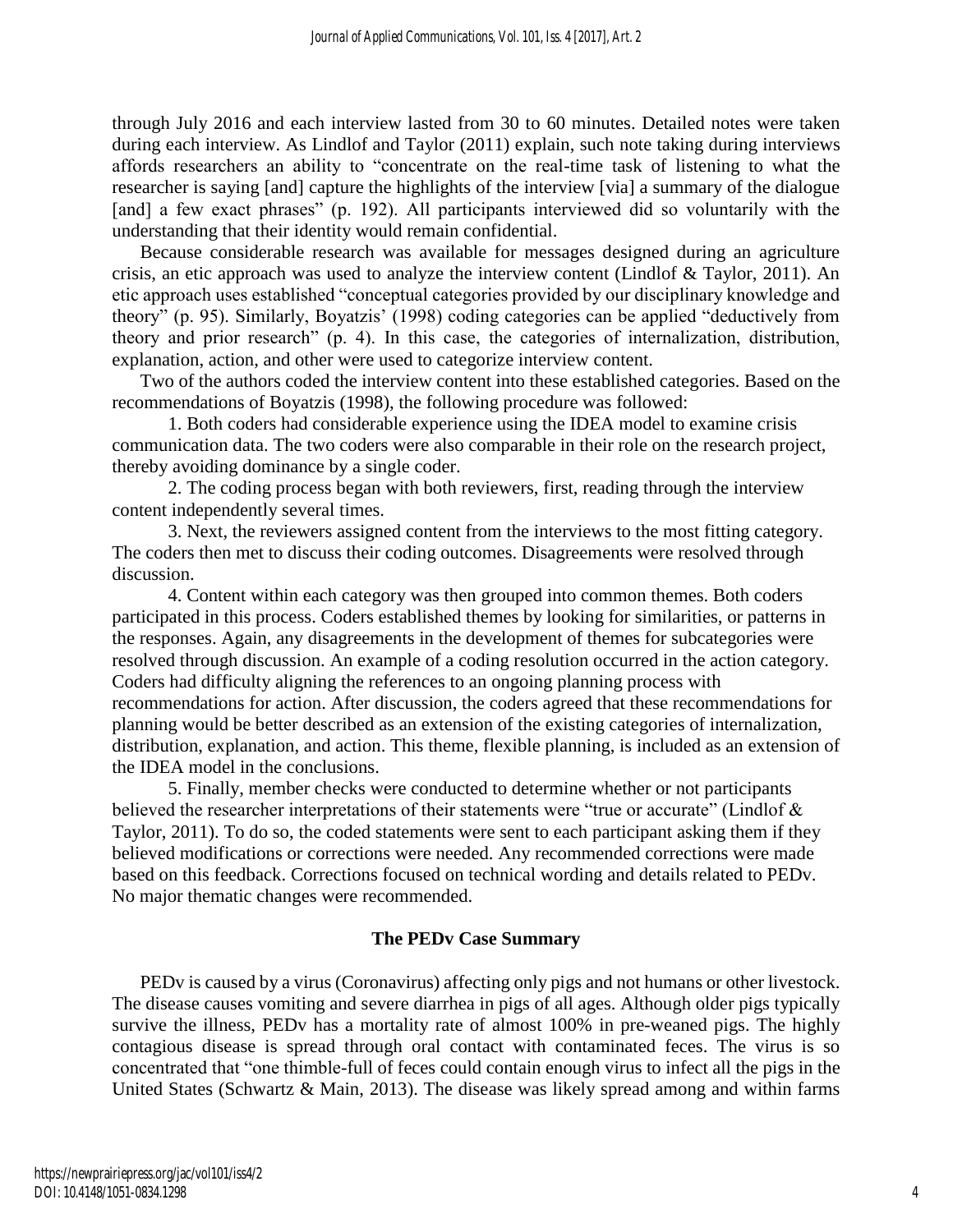by common items that could house contaminated feces such as such as boots, clothing, feed and feed trucks, trucks hauling animals, and other fomites (PEDV Resources, 2015). Diagnosed in 2013, PEDv spread rapidly throughout the United States swine industry. In 2013 alone, approximately three million pigs were lost to the disease ("Three million pigs," 2014). Eventually, PEDv is estimated to have killed roughly 10% of the pig population in America (Dodrill, 2014). PEDv resulted in severe financial losses for many pork producers. Paarlberg (2014) calculated that "the estimated net annual decrease for U.S. economic welfare from PEDv summed across all effects ranges from \$900 million to \$1.8 billion" (p. 2). The tremendous loss of animals caused by PEDv in 2013 and 2014 reduced pork supplies and "boosted prices to all-time highs," however, the regression of cases in 2015 resulted in a return to abundant supplies and a rebound to normal price levels ("PEDv Impact on Pig Prices," 2016).

#### **Findings**

As mentioned above, the interview data collected for this study are grouped into the headings of internalization, distribution, explanation, action, and other. Themes are provided within each of these categories. Examples from the interview notes are offered to illustrate the activities and opinions relevant to each category.

#### **Internalization**

Internalization involves convincing target audiences to attend to the message. Doing so may be achieved by addressing personal relevance and impact of the risk to them and their livelihood (Sellnow & Sellnow, 2014). Three themes for internalization emerged from the interviews: characterizing the spread of the virus, communicating with workers, and maintaining consumer confidence. A communication specialist (participant #5) summarized the PEDv audience as anyone battling the disease on their farms and those with farms not yet infected. Many more audiences, however, were also entwined in the instructional crisis communication process. This communication network ranged from research and diagnostic laboratories to agencies including the National Pork Board, the National Pork Producer's Council, American Association of Swine Veterinarians, and the United States Department of Agriculture Animal Plant Health Inspection Service to swine veterinarians, extension workers, pork producers, workers at swine facilities, animal haulers, feed mill managers and haulers, sale barns managers, manure haulers, and anyone else either coming onto a swine facility or coming into contact with pigs. Participants #7 (swine specialist/academic) and #8 (extension) explained that anyone who came onto the site—as well as 4-H members traveling with their show pig—were part of the audience. In referring to the PEDv audience, participant #13 (veterinarian/academic) said definitively, "everyone is responsible."

#### **Characterizing the spread of the PEDv.**

Researchers and veterinarians worked quickly to develop diagnostic tests and to communicate protective measures farmers could take to reduce their farms' risk of being infected (participant #4, veterinarian). Identifying the farms at greatest risk had an ironic twist. Participant #1, a research specialist and veterinarian, observed that PEDv seemed to affect farms with high biosecurity more than farms with low biosecurity. For this reason, participant #1 explained that "feed was suspected" initially. To give all those involved a sense of how the disease was spreading, researchers, veterinarians, and extension workers made a conscious effort to map out farms and their function to build the communication network (participant #8, extension). Diagnostic labs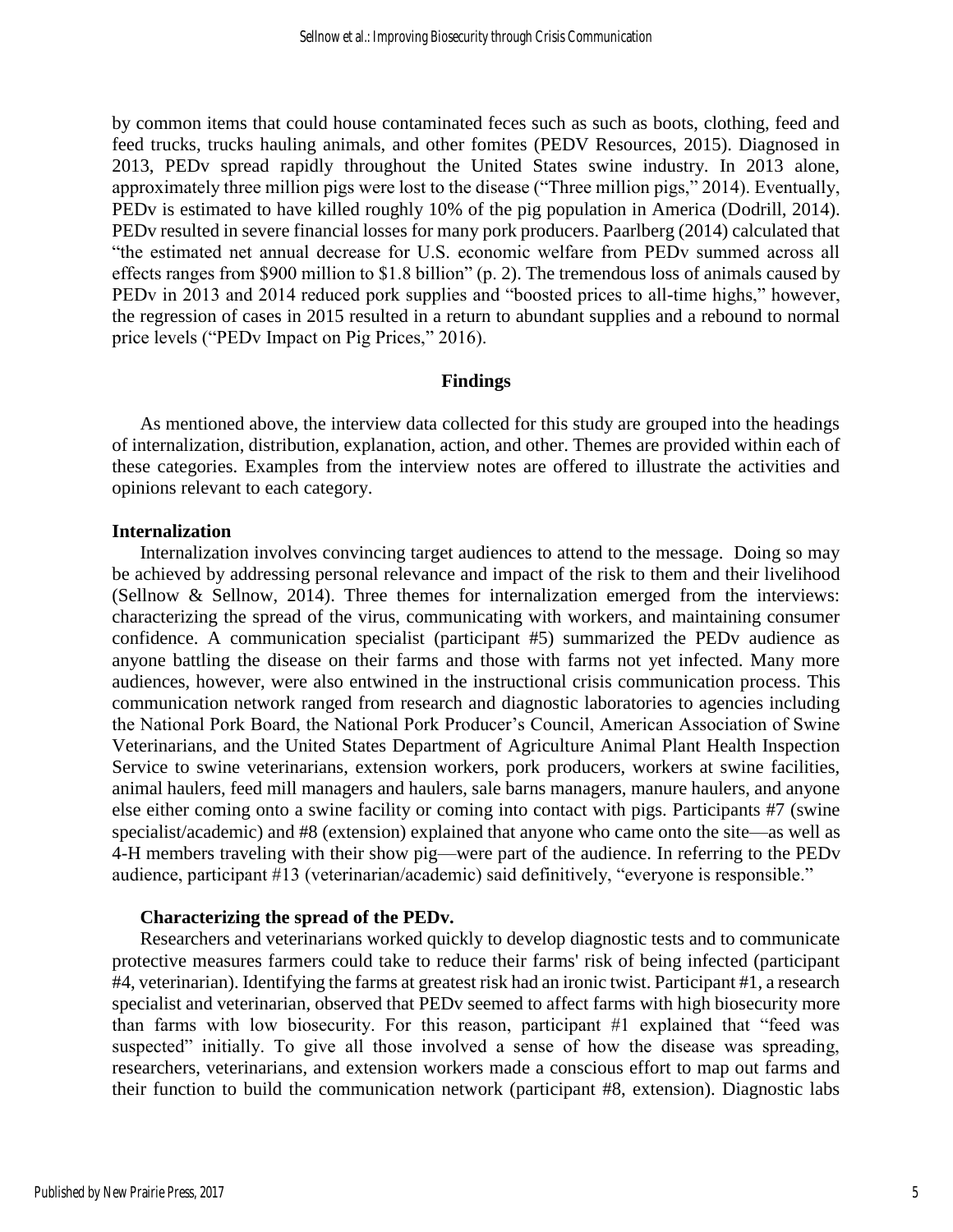helped provide aggregate data on infected farms (participant #10, veterinarian/academic). In the end, "just about everybody was hit—not just hog-dense areas" (participant #9, extension).

#### **Communicating with workers.**

Several participants noted a challenge in getting farm workers to internalize the seriousness of the PEDv risk and their role in minimizing its spread. Participant #13 (veterinarian/academic) explained that there is a problem getting lower-level workers vested in caring enough to understand where problems can arise and making sure information gets to where it is needed. Participant #2 (extension agent) used an evocative form of communication to inspire workers at all levels in a facility to internalize the risk at hand. As part of a slide show he presented at many facilities, the extension worker showed a graphic picture of a "pickup mounded with euthanized baby pigs" and the words "this could be you." He discovered that emphasizing the potential personal impact of the risk helped to get the attention of workers and to improve compliance with recommended biosecurity strategies. On the other hand, several participants made specific mention of being sensitive to the emotional impact of the PEDv during the internalization process. Participant #6 (communication specialist) indicated the emotional toll became a "major factor" in communicating with those affected by the outbreak. Participant #10, a veterinarian/academic, explained that "fear and shock of euthanizing so many animals" took a "real emotional toll" on farm workers. Acknowledging this emotional toll involved being both considerate and cautionary when advising those at risk to attend to the instructional messages.

#### **Communicating with consumers.**

Although communication specialists at agencies such as the National Pork Board were prepared to communicate directly with consumers, there was little need to do so. Participant #6 (communication specialist) explained that PEDv had "zero impact on human life." The justifiable lack of public alarm meant the outbreak had no impact on demand for pork products. In other words, although the risk was great for those in the pork industry, the risk did not manifest itself in terms of food safety and security for pork product consumers.

#### **Distribution**

Understanding the most efficient and accessible channels for distributing information to key audiences is an essential step in risk and crisis communication (Sellnow & Sellnow, 2014). This section focuses primarily on the communication channels used during the PEDv crisis with added attention to channels emerging for rapidly updating key members of the communication network.

#### **Channels for producers.**

Participant #2 (extension) cogently stated that, in a crisis situation like the PEDv outbreak, "communication is everything." Participant #2 explained that distributing risk messages to all the people who could spread the disease was essential throughout the acute phase of the PEDv crisis. The goal was to help all those involved understand their impact on the system and how they could protect their farm or company (participant #2, extension). Participant #1, a research specialist and veterinarian, characterized this effort to connect with all those involved as a combination of "communication, education, and research."

Fortunately, the swine industry had an array of communication channels and resources available for distributing the instructional messages. Participant #6, a communication specialist, identified the following outlets as some of the most helpful: "fact sheets, research results, PEDv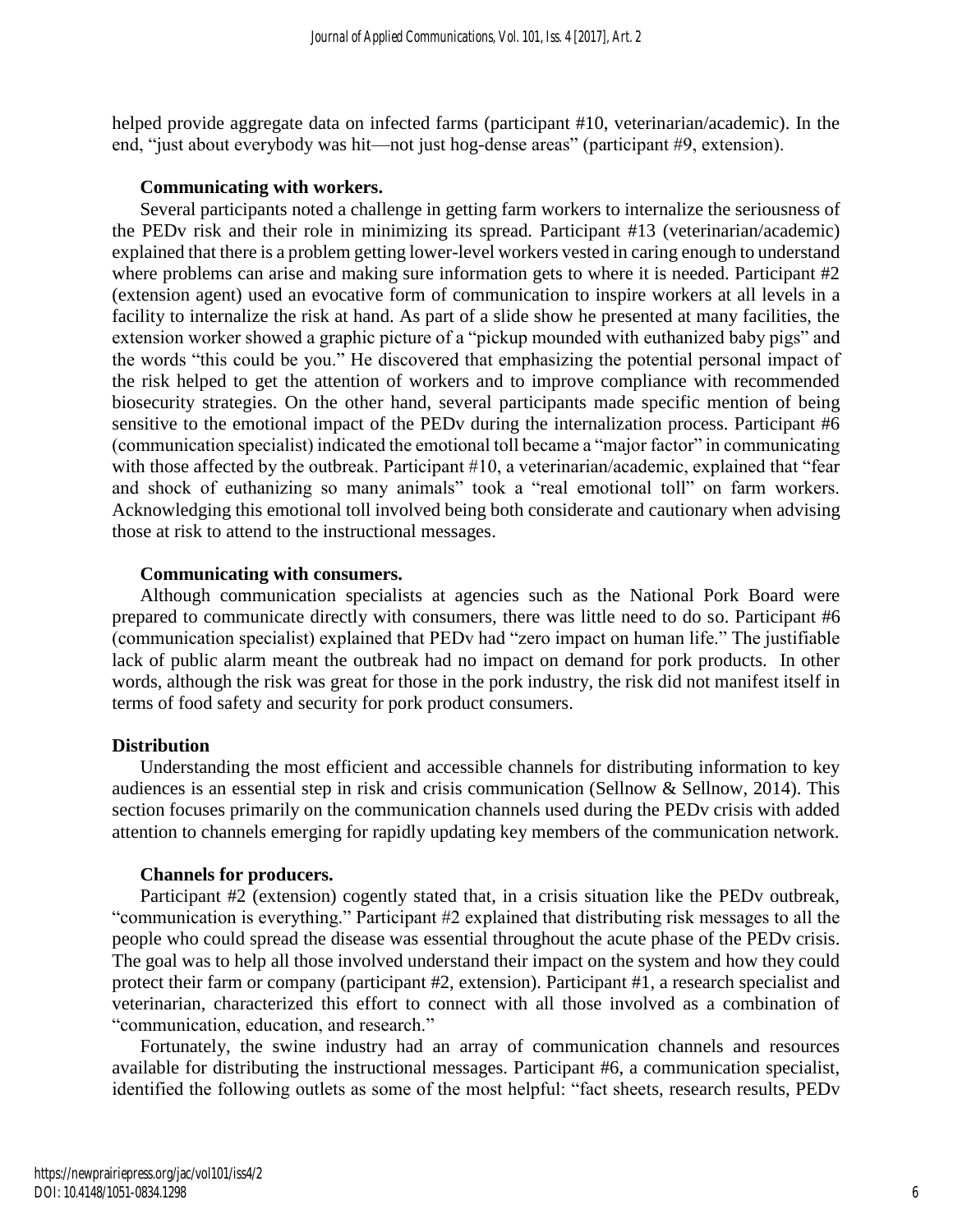update-available on Pork.Org website, and print magazines (*National Hog Farmer, Feedstuffs, Pork Network*), and news releases." Combined, these channels were intended to reach the "main audience," American pork producers.

#### **Channels for updated research.**

Several participants identified a series of calls taking place early in the morning on Fridays as essential in distributing the latest results of the ongoing PEDv research to approximately 30 key members of the network (participant #1, research specialist and veterinarian). Members of the American Association of Swine Veterinarians, the National Pork Producer's Council, the National Pork Board, and the diagnostic labs worked together rapidly to share information through this weekly call (participant #3, research specialist). The calls provided two essential elements in the distribution of information. First, the calls were a quick and efficient means for sharing information. Second, the calls created a forum for openness, discussion, expression of concerns, and questions (participant #3). "It wasn't that there was a clear strategy, but an openness allowing people to get on the phone" (participant #3).

#### **Explanation**

Explanation involves information-sharing about what is happening, which includes what the disease is, how to diagnose it, how it is spread, and who is impacted. For this segment, participants emphasized farm-level education, and message design strategies.

#### **Farm-level education.**

Participant #1, a research specialist and veterinarian, described the explanation process as having three "key" components: "communication, education, and research." He indicated that "initially, the speed of commerce moved faster than we could move." This delay in explanation was due to a lack of information readily available on PEDv. Participant #9 (extension) explained that, because "we don't know everything about how the disease is transferred," the greatest difficulty in the explanation process was due to the "unknowns" rather than "poor communication." Several participants explained that the ultimate goal of the education process was to reach all of the way down to the farm level. At the farm level, the explanation process focused on "letting them know how easily [PEDv] moved around and heightening current prevention and treatment programs and awareness" (participant #12, veterinarian). Participants indicated that explanations at the farm level had the most impact when they included stories from peers. Participant #2 (extension) argued that "employee stories are the most powerful form of risk communication." He also contended that the familiarity of farm workers with their veterinarians and extension workers made them trusted sources for explaining the nature of the outbreak." For this explanation to be successful, participant #1 (research specialist and veterinarian) pointed out that a level of education is essential at the farm level. Participant #13, a veterinarian and academic, explained, "Carrying the message to the farm level is important." Yet, because farm personnel may not understand the reasons or importance of the biosecurity protocols or the risks they seek to mitigate, there is a need for basic education at the farm level among workers so they understand *why* protocols are needed. Participant #1 worried, however, that "We don't educate; we provide information." Participant #1 explained further that the instructional crisis communication shared in response to PEDv lacked a "metric" to measure whether or not workers learned "the right information" during the crisis.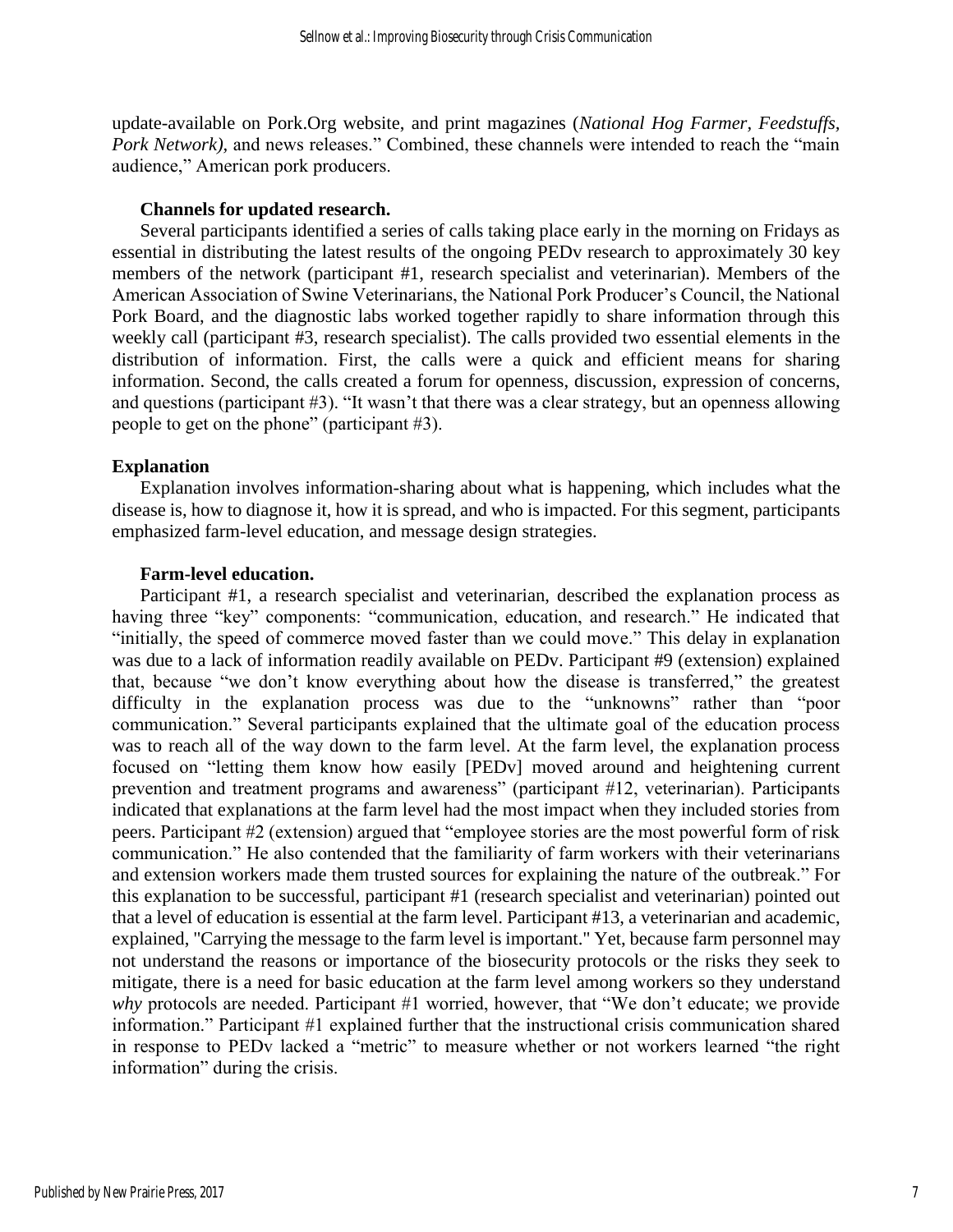## **Message design.**

Participant #3 (research specialist) clarified that messages should be explained in ways that are "succinct, quick, easy to read." He noted that, in demanding circumstances like PEDv, audiences "want the shorter version." In addition to brevity, explanations were enhanced through the tailoring process. Tailoring the messages for specific audience needs helped ensure that specific audiences could understand "the significance of what we're doing" (participant #4, communication specialist). For example, Participant #8 (extension) mentioned that e-mail messages were also useful for explaining the PEDv outbreak as long as they were adapted to the particular needs of or risks faced by specific producer sites.

## **Action**

The action step calls for communicating specific actionable instructions focused on selfprotection and recovery (Sellnow & Sellnow, 2014). In the PEDv case, these action steps focused on stopping the spread of the disease and eliminating it from infected farms. Participant #5 (communication specialist) explained it as a two-step process: "first, understand what is happening, then reach out to the appropriate audiences about how to respond." A third step identified by Participant #5 was to then reach out to consumers to maintain their confidence in the safety of pork products. The primary themes that emerged for action were general biosecurity measures and biosecurity measures specific to maintaining a line of separation on farm.

**Biosecurity in general.** The guiding philosophy for controlling PEDv was that "nothing is more important in preventing the spread of the disease than a high level of biosecurity" (participant #2, extension). Unfortunately, however, "not all biosecurity protocols were followed" (participant #3, research). For example, "Workers going outside just for a minute to pound a feed bin and come back in was a breach" (participant #8, extension). The disease spread through these biosecurity breaches (e.g., not fully disinfecting equipment, not using the shower facility). For example, hogs closest to the door got sick first, which is evidence of not following "shower-in, shower-out" protocol for biosecurity (participant #7, extension/academic). Participant #13 (veterinarian/academic) explained the challenges of maintaining biosecurity by asking the rhetorical question, "Everyone is trained on biosecurity, but are they doing it?" Participant #13 also pointed out, however, that workers do not circumvent protocols maliciously. Rather, they find easier ways of doing them if the protocols create more work and if there is not a clear understanding of the risks these protocols are designed to mitigate. "If it is a barrier without a reason, personnel will find a way to get around that."

The PEDv crisis emphasized the need for better biosecurity throughout the animal industry. Participant #13 (veterinarian/academic) acknowledged that the swine industry has consistently emphasized biosecurity. The real risks, according to Participant #13, are "momentary lapses in judgment – forgetting to change boots or crossing the clean line." Several participants indicated that biosecurity breaks down when workers are negligent or forgetful. PEDv, however, "took biosecurity to a whole new level" (participant #6, communication specialist). Participant #6 argued further that the industry had to move beyond the "basics of biosecurity" and "be willing to institute new or revised protocols immediately" for avoiding, containing, and eliminating the virus.

## **Biosecurity specific to maintaining a line of separation.**

All of the study participants emphasized the importance of establishing a line of separation between secure and insecure environments. Participant #13 (veterinarian/academic) explained that clean and dirty lines "are of huge of importance—proper management of clean and dirty lines can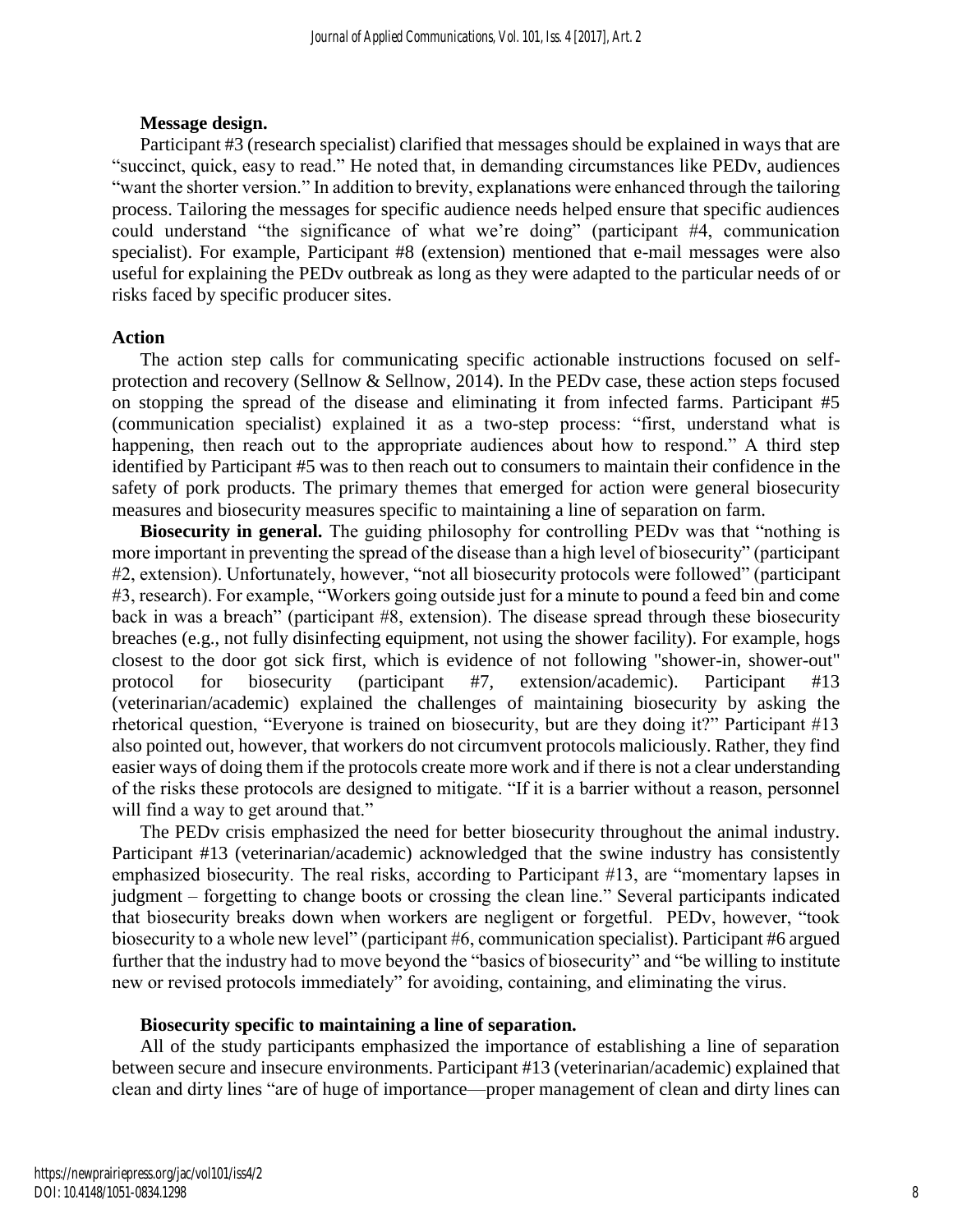contain the disease." Maintaining the line of separation required actions based on both typical biosecurity measures and new efforts. Typical biosecurity practices were essential, such as minimizing the number of visitors and people doing maintenance, as well as restricting employees from coming into contact with other pigs, including those at their home or another farm. Enforcing the "shower in, shower-out" protocol and providing a better-defined line of separation (clean side versus dirty side) were all recommended. For example, "Maybe before farm workers may have helped load pigs leaving the farm. Now they stay off the ramp and preserve the line of separation. Any breach requires full re-entry biosecurity procedures" (participant #8, extension). In addition, critical control points, such as transportation, required improved cleaning and disinfecting. This included determining and recommending the best disinfectants for killing the virus (participant #4, communication specialist).

#### **Other**

Two additional themes emerged that were outside the general IDEA structure for analysis. These themes were flexible planning and resources.

#### **Flexible planning.**

Although the PEDv crisis hit the American swine industry unexpectedly, participants spoke frequently about how helpful existing plans and communication networks were in responding to the crisis. The participants mentioned how the flexible adaptation of crisis plans in place for other diseases was helpful in addressing PEDv. For example, "having a crisis response plan with the science technology team already in place was a plus." The plan also allowed the "shifting of resources" to PEDv (participant #5, communication specialist).

Specifically, the plans in place for combatting FMD, PRRS, and TGE were particularly helpful. For example, Participant #6 (communication specialist) argued, "PEDv was a good dry run for something like FMD that could be more threatening." In addition, pre-crisis planning for PRRS enabled the swine industry to respond much more quickly to PEDv than it could have without these plans (participant #8, extension; participant #10, veterinarian/academic; participant #12, veterinarian). Participant #6 (communication specialist) summarized the advantage this flexibility in planning gave responders to "move quickly" and to" institute new protocols."

#### **Resources.**

The considerable resources the swine industry was able to devote to researching and combatting PEDv is also important to note. The industry already had in place existing communication networks, access to research facilities, and clearly established biosecurity protocols. PEDv demanded the implementation of all of these resources. Other segments of the animal industry may not be as well prepared for such catastrophic events. Similarly, larger farms experienced greater losses and had more difficulty eliminating the PEDv virus from their facilities, however, they also had more resources at their disposal. Smaller farms lacked these resources and faced greater risk of elimination as a result of the disease (participant #9, extension; participant #13, veterinarian/academic).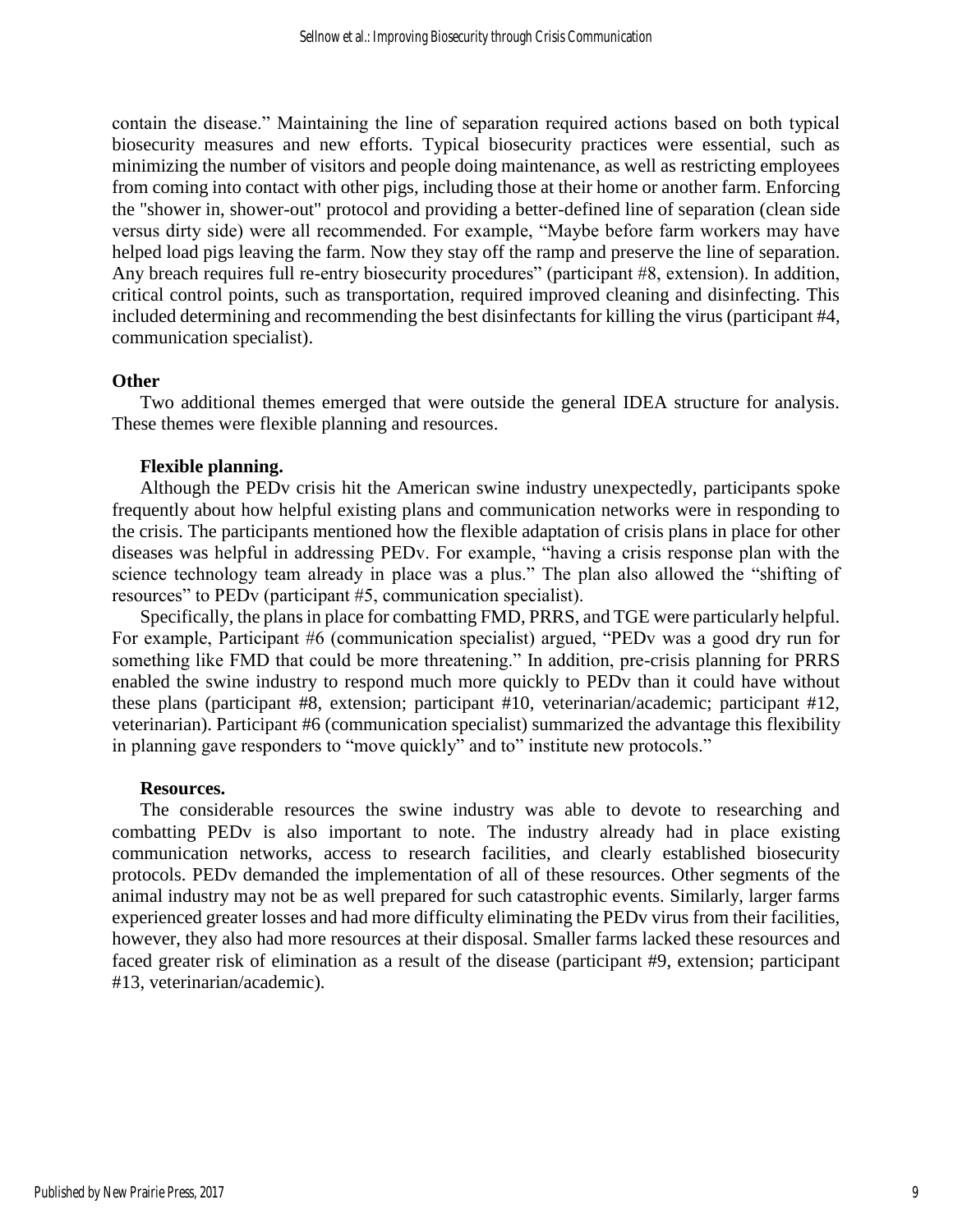## **Conclusions and Practical Applications**

This analysis of instructional crisis communication during the PEDv crisis gives rise to several important conclusions. Based on these conclusions, we close by proposing a series of practical applications.

## **The Interdependence of Explanation**

The National Pork Producer's Council and National Pork Board were extremely responsive in communicating the safety of consuming pork products throughout the PEDv crisis. Meeting the needs of their various stakeholders required both speed and consistency. Adapting and sharing these messages with farm workers remains a challenge for many farms. Breaches in biosecurity, committed knowingly or unknowingly, might be addressed through better communication of the internalization components of the IDEA model. Moreover, previous research suggests that explanation (E) without specific actionable instructions (A) reduces receiver efficacy and behavioral intentions (Frisby, Veil, & Sellnow, 2013). This study reveals further that actionable instructions (A) without compelling internalization (I) actually reduces receiver efficacy and behavior. Better internalization may be achieved by a stronger articulation of personal relevance and impact, as well as exemplification. Exemplification is achieved via evocative images, videos, sounds, or phrases that compel receivers to pay attention and serve as easily remembered cognitive shortcuts (Sellnow & Sellnow, 2014). Participant #2 (extension) found the use of an exemplifying picture particularly persuasive. Shocking pictures, such as the photo of euthanized pigs shown to workers by Participant #2 to help them internalize the PEDv risk, can motivate people to take protective behavior (Westerman, Spence, & Lin, X., 2015). Some interview participants, however, cautioned that PEDv was already taking an emotional toll on farm workers. Adding exemplars to messages shared with these emotionally troubled workers would not likely have been helpful. Thus, more research on the potential for exemplification and its limitations in the context of biosecurity is warranted.

## **Distribution, Tailoring, and Pre-Crisis Planning**

Many channels of communication were available to the swine industry at the outset of PEDv. Legacy media such as magazines, as well as well-established and highly trafficked new media such as web sites and e-mail networks were available throughout the crisis. Swine veterinarians were linked through professional associations and networks that could be adapted immediately. An impressive feature of the information distribution was the weekly calls orchestrated by the National Pork Board. These calls, conducted weekly on Friday mornings, emerged as a valuable means for maintaining openness, rapidly updating people combatting PEDv on the front lines, and for establishing collaboration among key agencies. The ability to adjust content to specifically address the needs of producers in individual regions through the immediacy of e-mail was also noted as a strength by participants. Again, the connectivity and pre-existing channels available to affiliates at all levels of the swine industry was a strength in the PEDv crisis. Consideration of the connectivity available to an industry well before the onset of a crisis is advisable. If connectivity is lacking, industries of all types could benefit from building crisis response networks in advance.

## **Explanation as Farm-Level Education**

Several participants recommended better pre-crisis education and training, as well as better methods for measuring actual learning achieved from the explanation process. Respondents from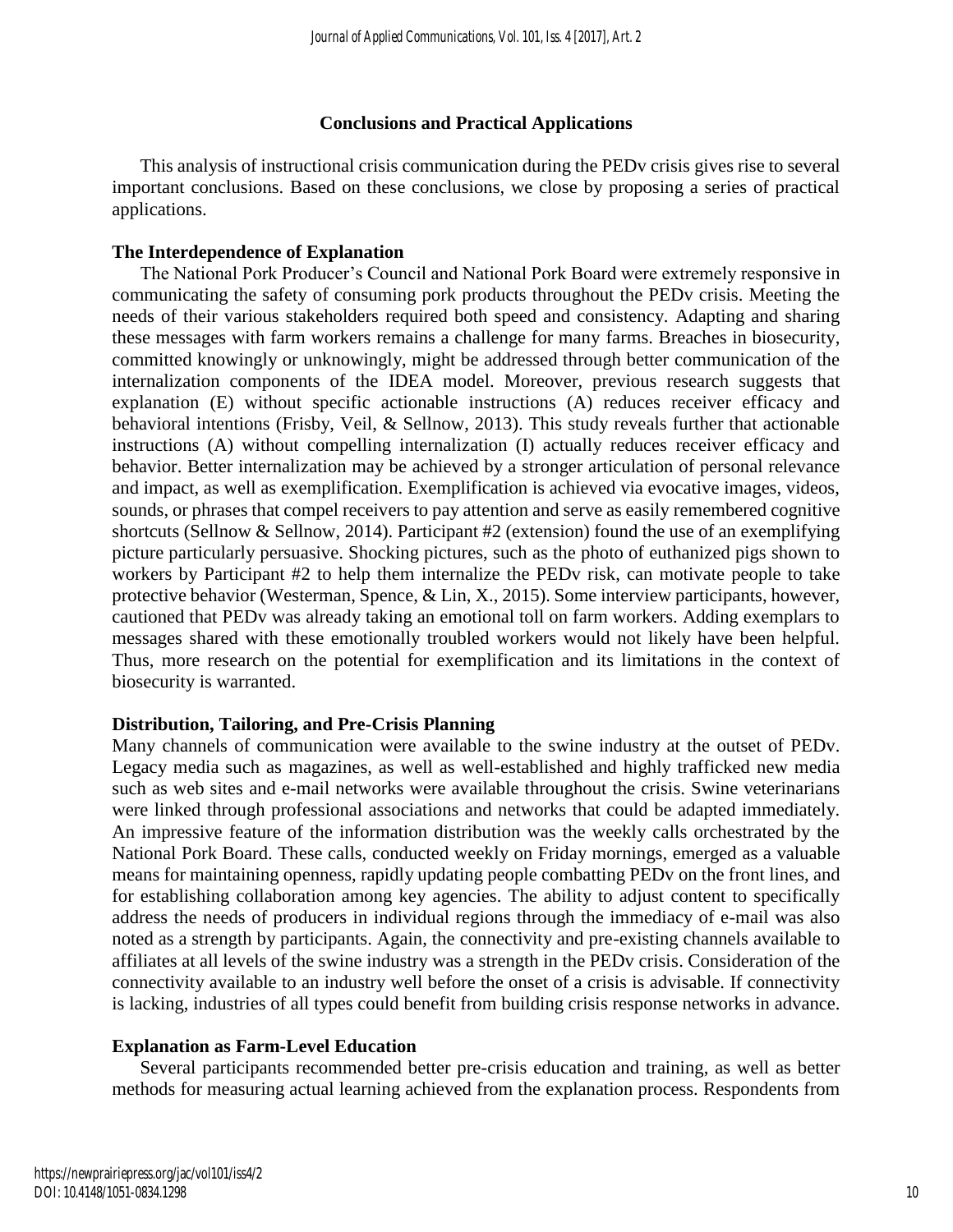research, communication, veterinary science, and extension mentioned the need to transform mere explanation into instruction. This finding supports previous research suggesting that informationsharing alone is not equivalent to instruction and that successful instruction ought to be measured by learning outcome variable achievement (e.g., Kolb, 2014; Littlefield et al., 2014; Sellnow et al., 2015). Reaching the level of instruction/education as opposed to mere information-sharing was described as beneficial for two reasons. First, education that truly manifests in learning has the potential to improve compliance. Second, a focus on instruction or education can highlight the importance of planning and preparation during periods when no crisis is occurring. Doing so can increase the potential for appropriate actions during an actual risk or crisis event (Coombs, 2014). This finding has implications for both theory and practice. From a theoretical perspective, greater attention to instructional communication is warranted for assessing the extent to which explanation is needed in crisis circumstances. From an applied perspective, subtle changes in message design and attention to the feedback generated by explanatory messages are needed. On both a theoretical and applied basis, more attention is needed for understanding the role of and potential for explanation as a means of pre-crisis planning and instructional crisis communication training.

#### **Planning in Action**

Biosecurity is simultaneously both essential and fragile. Without biosecurity, there is no hope of preventing the onset or of containing a disease outbreak. Fortunately, the swine industry had exceptional biosecurity protocols in place before the PEDv crisis. Biosecurity, however, is also extremely fragile. Despite the swine industry's commitment to biosecurity, many of the interview participants noted breaches that occurred regularly on farms. Unfortunately, one minor breach can lead to the infection of an entire building or facility. The breaches that occurred during the PEDv crisis were described by participants as largely due to bad habits and a failure to comprehend the potential consequences of risk at hand. These failures were addressed through enhanced protocol recommendations. Improved explanation/education, as described above, was also mentioned as a vital means for reducing breaches. In cases where biosecurity is a vital dimension to crisis planning and prevention, a commitment to understanding and implementing a fully functional line of separation is essential. Organizational learning from observed protocol violations during non-crisis periods may also serve as a clear warning and call for improved pre-crisis education and training. Any biosecurity breaches that occur during non-crisis periods should be noted and serve as lessons learned for better future performance.

#### **Extending the IDEA Model**

Crisis planning has long been advised as a best practice for crisis communication (Seeger, 2006). The PEDv case extends this understanding of planning by emphasizing the need for flexibility. Several interview participants noted that plans for FMD, PRRS, and TGE were quickly adapted to address PEDv. This example suggests that plans in place for one disease or type of disaster can, and perhaps should, be adapted to meet an unexpected disease. This consideration of adaptability in crisis planning can be generalized to any crisis type. Similarly, resources such as supplies on hand, cash reserves, and existing research or laboratory facilities may all be adaptable to address unanticipated crises. Thus, consideration of how plans and resources might be adapted to accommodate the needs created by both anticipated and unanticipated events is advisable in the crisis planning process.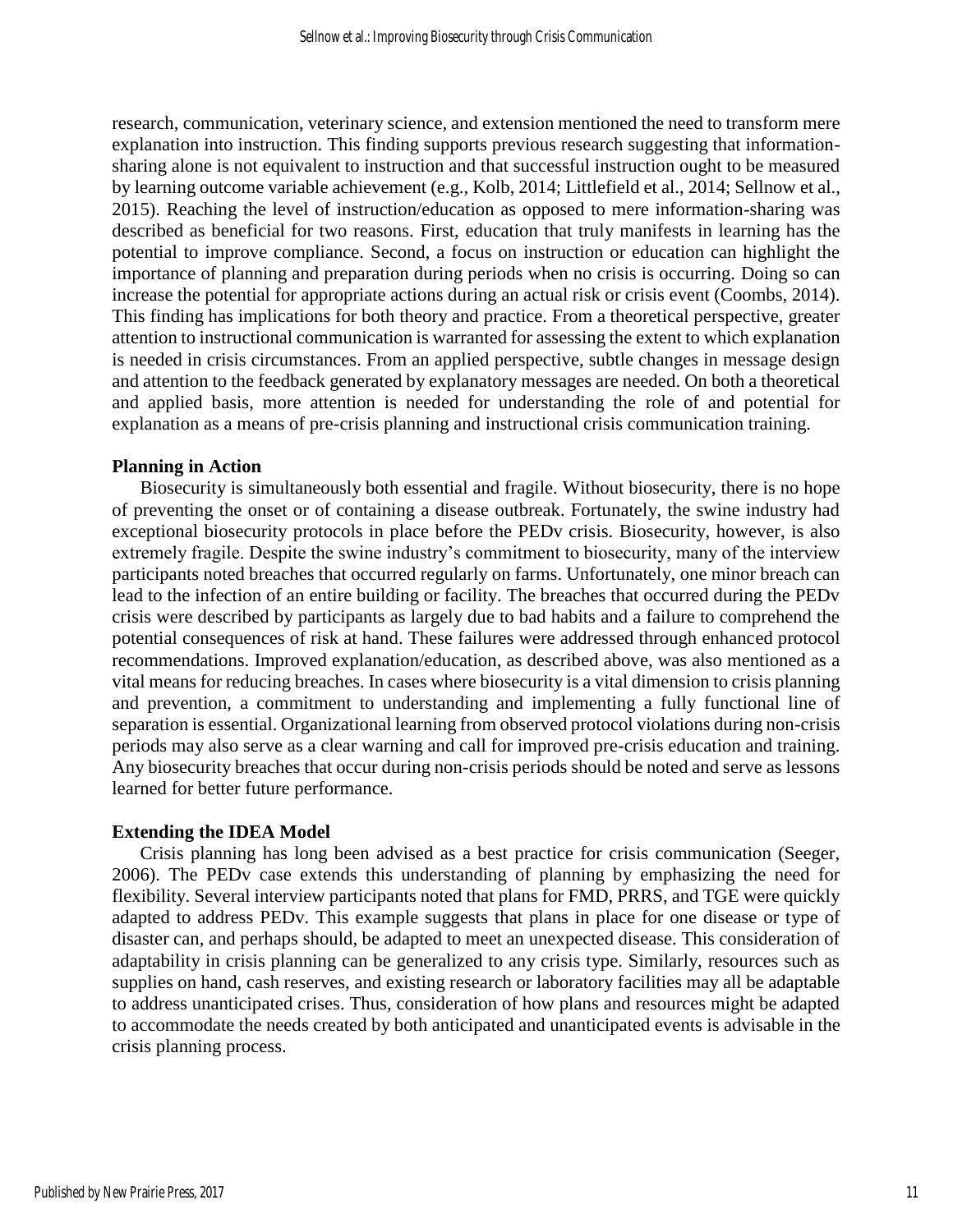#### **Practical Applications**

Conclusions from this study also point to several implications for risk and crisis communication and planning that are generalizable across many crisis types. First, the study reveals clear advantages to maintaining flexibility in crisis communication planning. The pork industry had crisis plans and communication networks in place for several severe, known diseases. The agility the industry showed in adapting these plans and networks for an unanticipated disease provides insight for other industries. Second, the PEDv case provides further evidence that audience analysis and adaptation are essential for crisis communication. Respondents in this study emphasized the need for succinct messages that were tailored to meet the needs of each particular audience. Third, adapting succinct messages to fit the needs of specific audiences is of limited success when the messages focus exclusively on protective actions. Multiple participants in this study emphasized the need for workers on the farms threatened by PEDv to understand not only what to do (action), but also why these recommended actions were essential (internalization and explanation). Finally, the need for explaining why certain protocols should be followed alludes to a greater educational need expressed by the respondents in this study. Education about risks and specific response strategies is essential during crises, but such education can and should also take place prior to the onset of an acute crisis event.

#### **Summary**

PEDv was an extreme challenge for all involved in the swine industry. The unprecedented risks created by PEDv required an equally unprecedented research and communication response. The lessons learned by the swine industry will likely serve them well in the future. Hopefully, others in the animal industry will take note and consider the extent to which they are prepared to undertake similar actions related to research and communication. Any time spent now considering the challenges of maintaining biosecurity in a pest or disease incursion is time well spent.

- Ashlock, M. A., Cartmell II, D. D., Leising, J. G. (2009). Before it hits the fan: Pre-crisis beef producer information source preferences. *Journal of Applied Communications, 93*(3&4), 32- 43. doi: https://doi.org/10.4148/1051-0834.1198
- Ashlock, M. A., Leising, J. G. Cartmell II, D. D. (2009). Agroterrorism and the implications of uncertainty Reduction Theory for agricultural communicators. *Journal of Applied Communications, 93*(3&4), 44-55. doi: https://doi.org/10.4148/1051-0834.1200
- Boyatzis, R. E. (1998). *Transforming qualitative information: Thematic analysis and code development.* Thousand Oaks, CA: Sage.
- Charanza, A. D., & Naile, T. L. (2012). Media dependency during a food safety incident related to the U.S. beef industry. *Journal of Applied Communications, 96*(3), 38-50. doi: https://doi.org/10.4148/1051-0834.1145
- Coombs, W. T. (2009). Conceptualizing crisis communication. In R. L. Heath & H. D. O'Hair (Eds.), *Handbook of risk and crisis communication* (pp. 99-118). New York: Routledge.
- Coombs, W. T. (2014). *Ongoing crisis communication: Planning, managing, and responding.*  Thousand Oaks, CA: Sage.

Dewey, J. (1938). *Experience and education.* New York: Macmillan.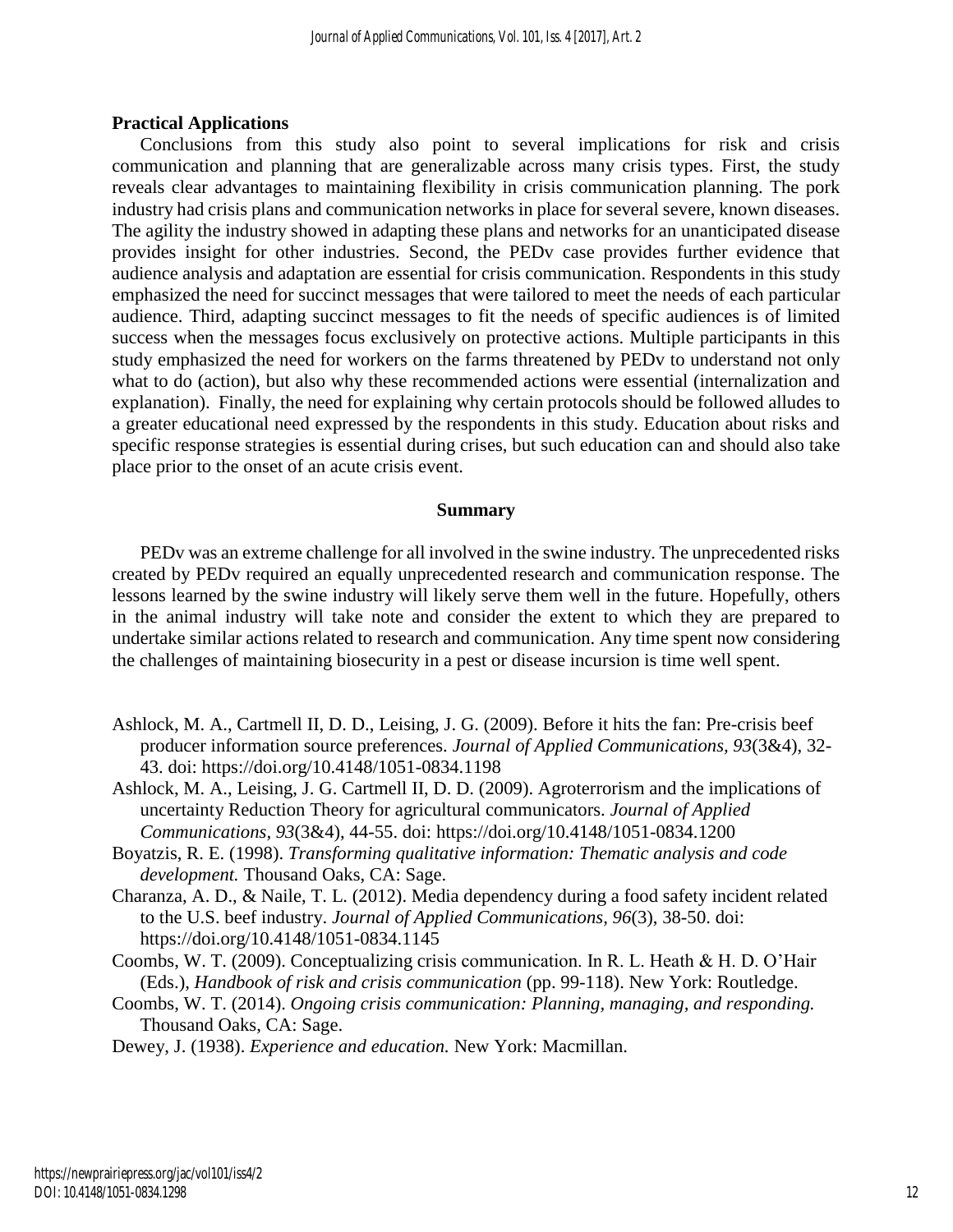- Dodrill, T. (2014, April 28). PEDV: Pork Virus has killed 10 percent of hog population in America. *Inquisitr.* Retrieved from http://www.inquisitr.com/1229683/pedv-pork-virus-haskilled-10-percent-of-hog-population-in-america/
- Evans, J., &I Heiberger, S. (2015). Fitting farm safety into risk communications teaching, research and practice. *Journal of Applied Communications, 99*(3), 68-80. doi: https://doi.org/10.4148/1051-0834.1060
- Frisby, B. N., Veil, S. R., & Sellnow, T. L. (2014). Instructional messages during health-related crises: Essential content for self-protection. *Health Communication, 29*(4), 347-354. doi:10.1080/10410236.2012.755604
- Frisby, B. N., Sellnow, D. D., Lane, D. R., Veil, S. R., & Sellnow, T. L. (2013). Instruction in crisis situations: Targeting learning preferences and self-efficacy, *Risk Management, 15,* 250- 257. doi: https://doi.org/10.1057/rm.2013.7
- Hermann, C. F. (1963). Some consequences of crisis which limit the viability of organizations. *Administrative Science Quarterly, 8,* 61-82.
- Irlbeck, E., Akers, C., Baker, M., Burris, S., & Brashears, M. (2014). A case study and framing analysis of the 2008 salmonella outbreak. *Journal of Applied Communications*, *98*(2), 65-78. doi: http://hdl.handle.net/2346/17413
- Kolb, D. (1984). *Experiential learning: Experience as the source of learning and development.*  Upper Saddle River, NJ: Pearson.
- Kolb, D. A. (2014). *Experiential learning: Experience as the source of learning and development.* Upper Saddle River, NJ: Financial Time Press.
- Landen, X. (2014, July 5). Virus kills 100,000 pigs and piglets each week, drives up pork prices. *PBS NewsHour: The Rundown.* Retrieved from http://www.pbs.org/newshour/rundown/unstoppable-pig-virus-challenges-farmersenvironmentalists/
- Lindell, M. (2013). North American cities at risk: Household responses to environmental hazard. In H. Joffe, T. Rossetto, & J. Adams, J. (Eds.), *Cities at risk: Living with perils in the 21st century* (pp. 109–130). New York, NY: Springer
- Lindlof, T. R., & Taylor, B. C. (2011). *Qualitative communication research methods* (3<sup>rd</sup> ed.). Thousand Oaks, CA: Sage.

Littlefield, R. S., Beauchamp, K., Lane, D., Sellnow, D. D., Sellnow, T.L., Venette, S., &

- Wilson, B. (2014). Instructional crisis communication: Connecting ethnicity and sex in the assessment of receiver-oriented message effectiveness. *Journal of Management and Strategy, 5*(3), 16-23. doi: https://doi.org/10.5430/jms.v5n3p16
- McCracken, D. (1988). *The long interview.* Newbury Park, CA: Sage.
- Mileti, D. S., & Peek, L. (2000). The social psychology of public response to warnings of a nuclear power plant accident. *Journal of Hazardous Materials, 75*(2), 181-194. doi: https://doi.org/10.1016/S0304-3894(00)00179-5
- Mileti, D. S., & Sorenson, J. H. (1990). *Communication of emergency public warnings: A social science perspective and state-of-the-art assessment.* (No ORNL-6609). Oak Ridge National Lab., TN (USA).
- Paarlberg, P. L. (2014, April 7). Updated estimated economic welfare impacts of Porcine Epidemic Diarrhea Virus (PEDV). (Working Paper #14-4). Retrieved from http://ageconsearch.umn.edu/bitstream/174517/2/14-

4.Updated%20Estimated%20Economic%20Welfare%20Impacts%20of%20PEDV.pdf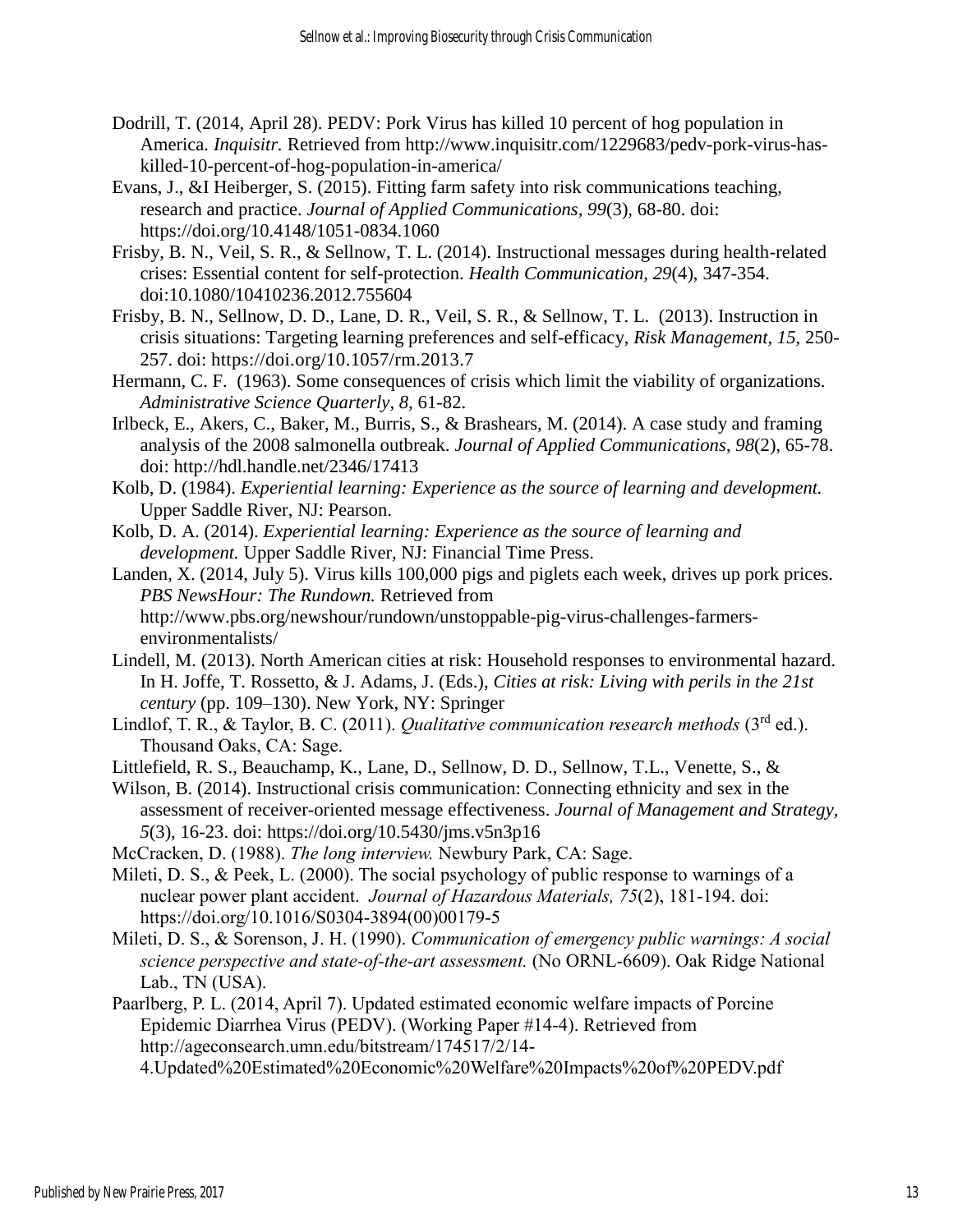PEDv impact on pig prices and supply—A look at 2015,2016. (2016, February 3). *The Pig Site.* Retrieved from: http://www.thepigsite.com/articles/5211/pedv-impact-on-pig-prices-andsupply-a-look-at-2015-2016/

*PEDV Resources*. (2015, December). Des Moines, IA: National Pork Board.

- Potter, B. (2015, September 3). Bringing home the bacon: Top 10 pork-producing states. *AGWEB.* Retrieved from: http://www.agweb.com/article/bringing-home-the-bacon-top-10 pork-producing-states-naa-ben-potter/
- Reynolds, B., & Seeger, M. W. (2005). Crisis and emergency risk communication as an integrative model. *Journal of health communication*, *10*(1), 43-55. doi: https://doi.org/10.1080/10810730590904571
- Schwartz, K., & Main, R. (2013, July 29). Porcine epidemic diarrhea virus: FAQ and survival tips. *National Hog Farmer.* Retrieved from http://nationalhogfarmer.com/health/porcineepidemic-diarrhea-virus-faq-and-survival-tips
- Seeger, M. W. (2006). Best practices in crisis communication: An expert panel process. *Journal of Applied Communication Research, 34*(3), 232-244. doi: https://doi.org/10.1080/00909880600769944
- Sellnow, D. D., & Sellnow, T. L. (in press). The IDEA model for effective instructional risk and crisis communication by emergency managers and other key spokespersons. *Journal of Emergency Management.*
- Sellnow, D. D., & Sellnow, T. L. (2014). The challenge of exemplification in risk and crisis communication. *Journal of Applied Communications, 98*(2), 53-64*.*doi: https://doi.org/10.4148/1051-0834.1077
- Sellnow, D., & Sellnow, T. (2014). Risk communication: Instructional principles. In T. Thompson (Ed.), *Encyclopedia of Health Communication*. (Vol. 17, pp. 1181-1184). Thousand Oaks, CA: SAGE Publications, Inc. doi: http://dx.doi.org/10.4135/9781483346427.n463
- Sellnow, D. D., Limperos, A., Frisby, B., Spence, P., Sellnow, T., & Downs, E. (2015). Expanding the scope of instructional communication research: Looking beyond classroom contexts. *Communication Studies, 66,* 417-432. doi: https://doi.org/10.1080/10510974.2015.1057750
- Sellnow, T. L., Sellnow, D. D., Lane, D. R., & Littlefield, R. S. (2012). The value of instructional communication in crisis situations: Restoring order to chaos. *Risk Analysis, 32*(4), 633-643. doi: 10.1111/j.1539-6924.2011.01634.x
- Sellnow, T. L., & Sellnow, D. D. (2010). The instructional dynamic in risk and crisis communication. *Review of Communication, 10*(2), 112-126. doi: https://doi.org/10.1080/15358590903402200
- Strom, S. (2014, July 4). Virus plagues the pork industry, and environmentalists. *The New York Times.* Retrieved from http://www.nytimes.com/2014/07/05/business/PEDv-plagues-thepork-industry-and-environmentalists.html? $r=0$
- Three million pigs possibly lost due to PEDV. (2014, January 6). *National Hog Farmer.* Retrieved from http://nationalhogfarmer.com/health/three-million-pigs-possibly-lost-duepedv
- Turner, R. H., Nigg, J. M., & Heller-Paz, D. H. (1986). *Waiting for disaster: Earthquake watch in California.* Berkeley, CA: University of California Press.
- Ulmer, R. R., Sellnow, T. L., & Seeger, M. W. (2015). *Effective crisis communication: Moving from crisis to opportunity.* Thousand Oaks, CA: Sage.